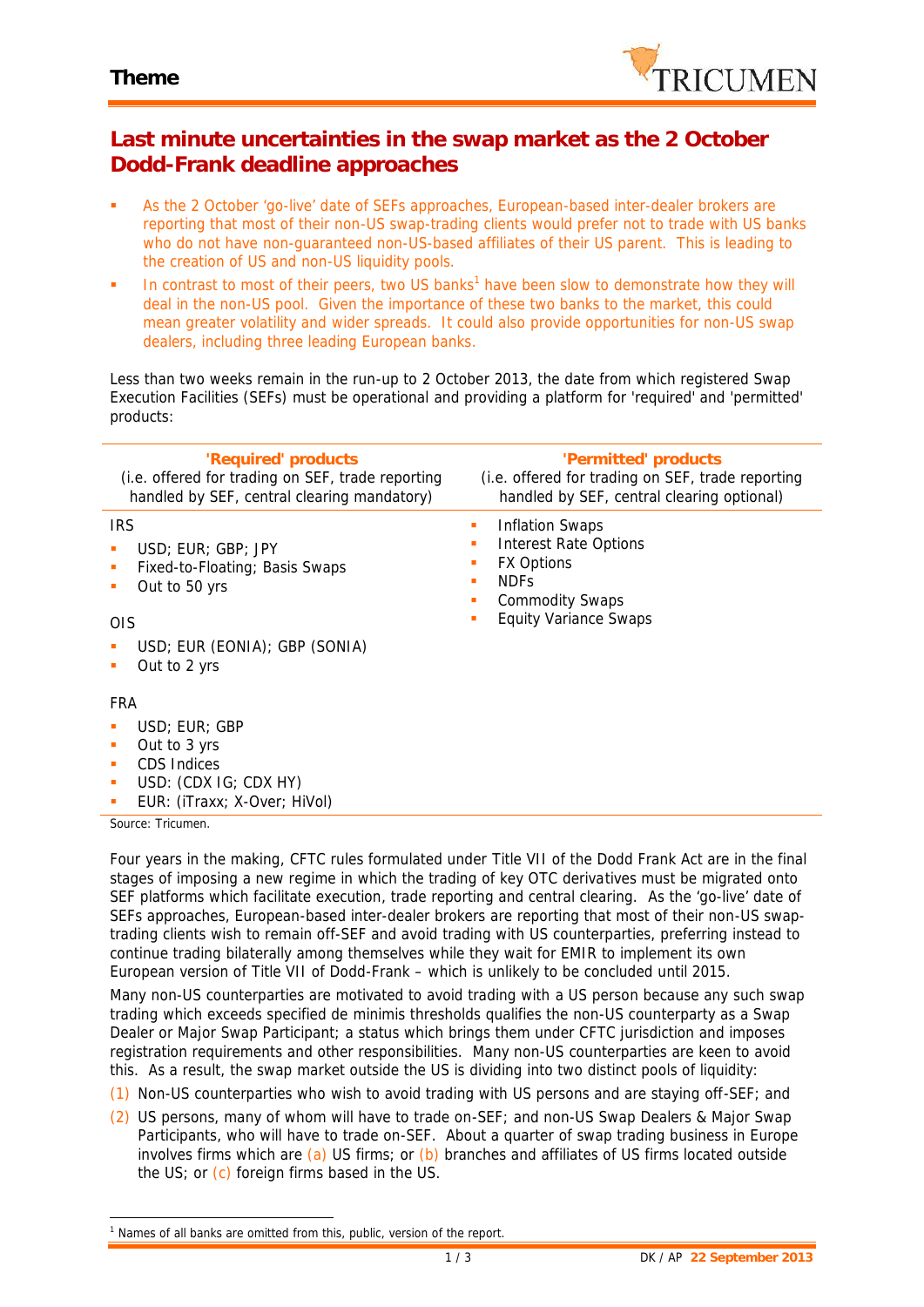

Many counterparties in category (1) above are trying to avoid trading with counterparties in (2 a-c), for fear of breaching de minimis thresholds with the latter and becoming classified as a Swap Dealer or Major Swap Participant.

Meanwhile, to avoid being shunned by the majority of the European-based swap market and thereby isolated to a minority liquidity pool, some firms in (2b) are trying to avoid classification as US persons. They can do this by claiming to be non-US-based affiliates of US companies whose swap business is not guaranteed by any US parent.

The swap-trading businesses of three top-tier US banks in the UK have long considered themselves in the clear, by virtue of being non-guaranteed non-US-based affiliates of US parent companies. However, two of their US peers (both of which are believed to be guaranteed affiliates) have been slow to clarify their status or come up with a solution. This has led to much aversion from non-US firms anxious to remain off-SEF.

In the past few days, however, one of the two latter banks in London has confirmed that it will now conduct its London-based swap trading through a non-guaranteed affiliate of the parent company, but one which may not be fully on-boarded by the various newly-established SEFs in time for the go-live date of 2-October. There remains less clarity as to whether the other bank will adopt a similar fix to their guaranteed/non-guaranteed status; in the meantime, the UK-based swap trading entity continues to be viewed by most of the European market (and most likely the CFTC) as a US-person.

Our sources confirm that these two banks - both of which are important players in the European swaps market and are included in the chart below - have thus far failed to clearly present themselves to the market as non-US persons, if indeed that is what they are, or plan to be. Consequently, many non-US swap counterparties are particularly wary of trading with these two firms, at least until the non-US status of their UK-based swap-trading operations becomes more widely accepted and/or relied upon in the marketplace.

The economic impact of all this will surely be detrimental to both of these banks, but with swap market liquidity bifurcated as it is at present, there will also be broader ramifications for the wider market: it will most likely mean greater volatility and wider spreads in each separate liquidity pool, while over time, price anomalies will be arbitraged away by the non-US Swap Dealers (the main ones being the three European leaders) who will be able to straddle the two liquidity pools.

## **IRS market in Europe:**

London-based interdealers swap activity by bank (1H13) (bank names omitted)